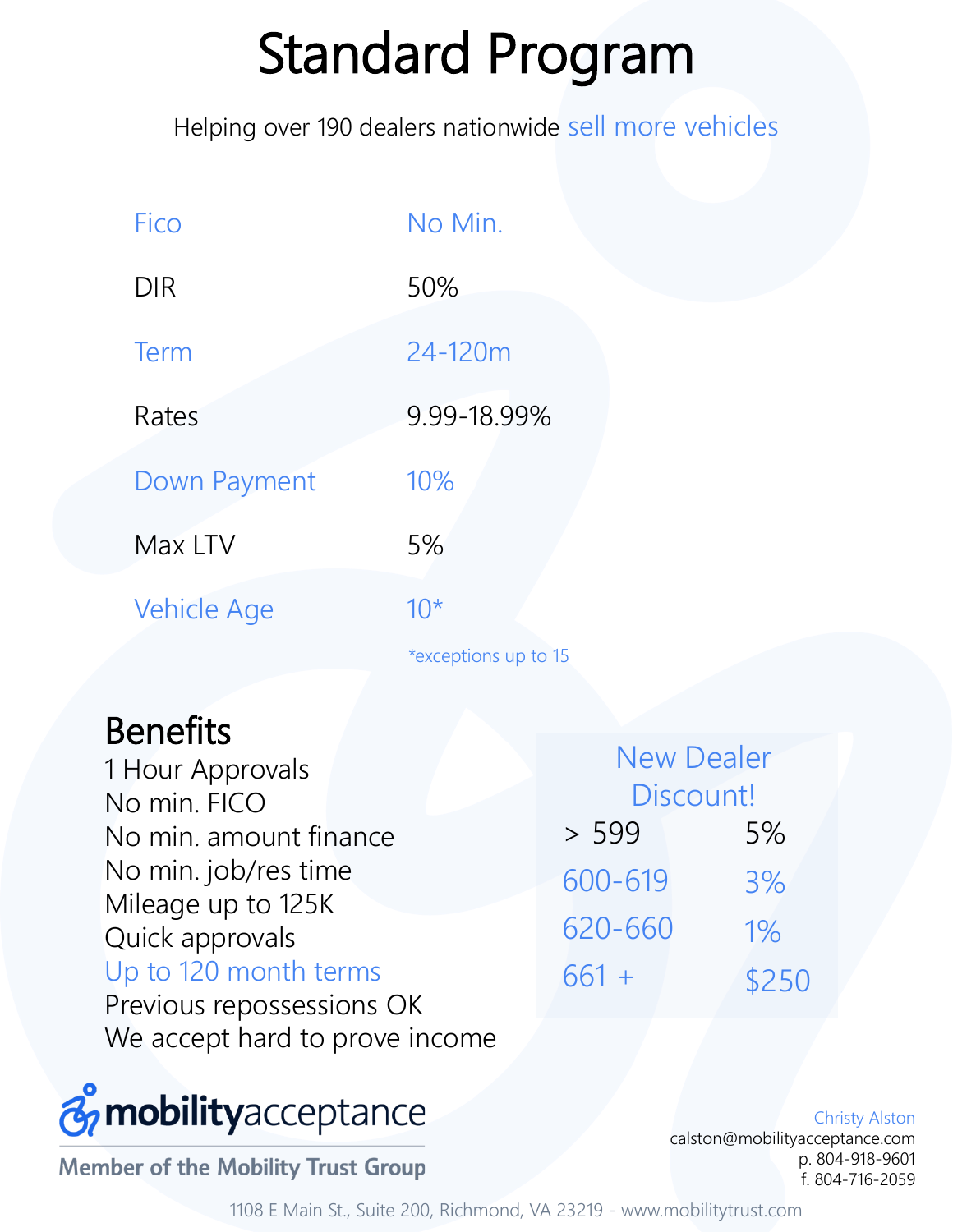## Standard Program

Requirements – Application Process – Closing & Funding





#### **Member of the Mobility Trust Group**

Christy Alston calston@mobilityacceptance.com p. 804-918-9601 f. 804-716-2059

1108 E Main St., Suite 200, Richmond, VA 23219 - www.mobilitytrust.com